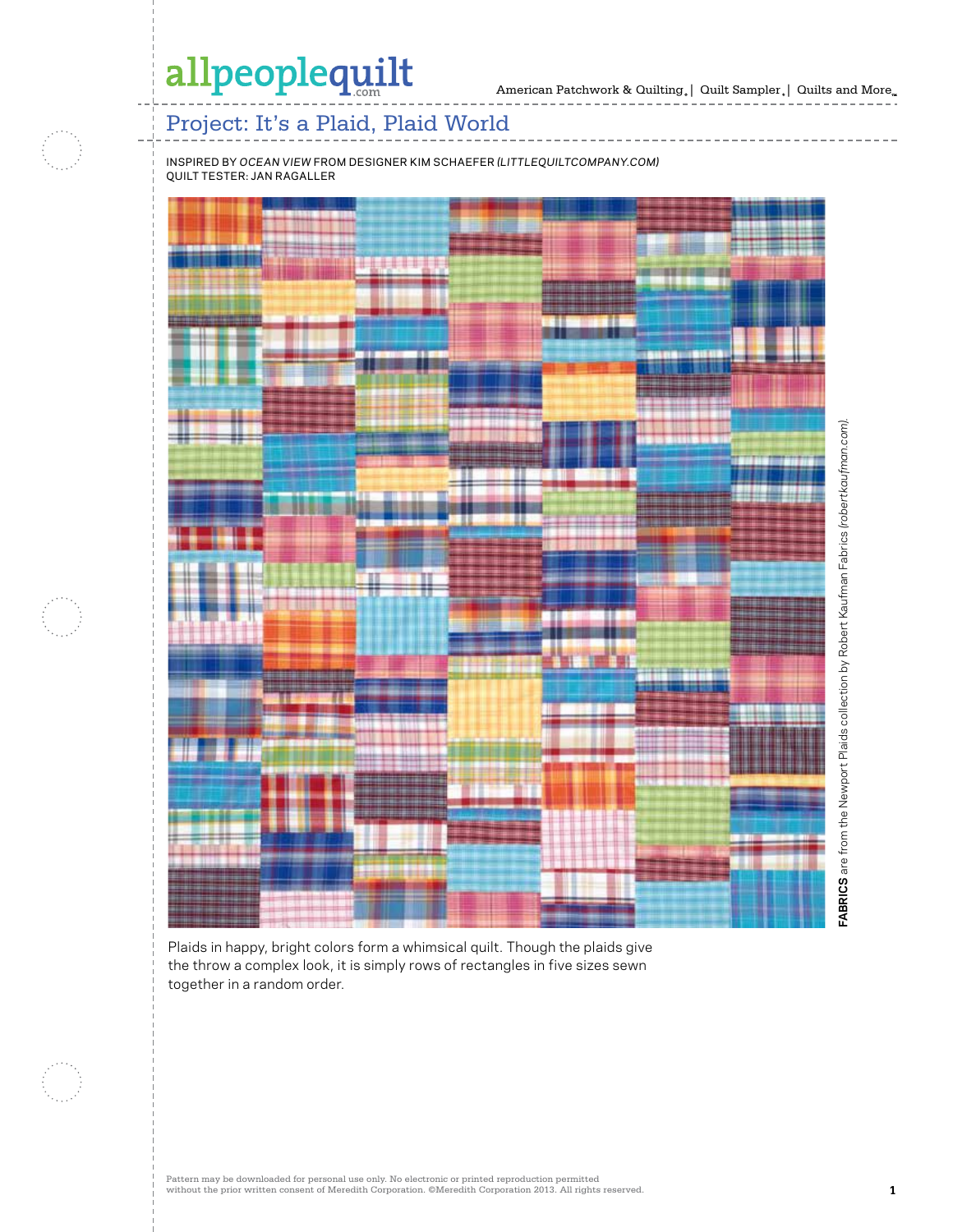# allpeoplequilt

American Patchwork & Quilting | Quilt Sampler | Quilts and More

### Project: It's a Plaid, Plaid World

#### **Materials**

- 14<sup>-1</sup>⁄<sub>3</sub>-yard pieces assorted plaids in orange, blue, green, teal, red, pink, and yellow (quilt)
- **•** 5⁄8 yard binding fabric
- 3<sup>5</sup>⁄8 yards backing fabric
- **•** 65×71" batting

#### Finished quilt: 561/2×621/2"

Yardages and cutting instructions are based on 42" of usable fabric width.

Measurements include  $\frac{1}{4}$ " seam allowances. Sew with right sides together unless otherwise stated.

#### Cut Fabrics

Cut pieces in the following order.

To make quilt assembly easier, organize assorted plaid rectangles into stacks by size (A–E).

**From** *each* **assorted plaid, cut:** 

- 2-51⁄2×81⁄2" A rectangles
- 2-41⁄2×81⁄2" B rectangles
- 2-31⁄2×81⁄2" C rectangles
- 3-21⁄2×81⁄2" D rectangles
- 1-11⁄2×81⁄2" E rectangle
- **From binding fabric, cut:**
- 7-21⁄<sub>2×42</sub>" binding strips

#### Assemble Pieced Rows

- 1. Referring to Quilt Assembly Diagram, sew together assorted plaid A–E rectangles to make an 81⁄2×621⁄2" pieced row. Press seams in one direction.
- 2. Repeat Step 1 to make seven pieced rows total.

#### Assemble Quilt Top

Referring to Quilt Assembly Diagram, sew together pieced rows to make quilt top. Press seams in one direction.

#### Finish Quilt

- 1. Layer quilt top, batting, and backing; baste. Quilt as desired.
- 2. Bind with binding strips.